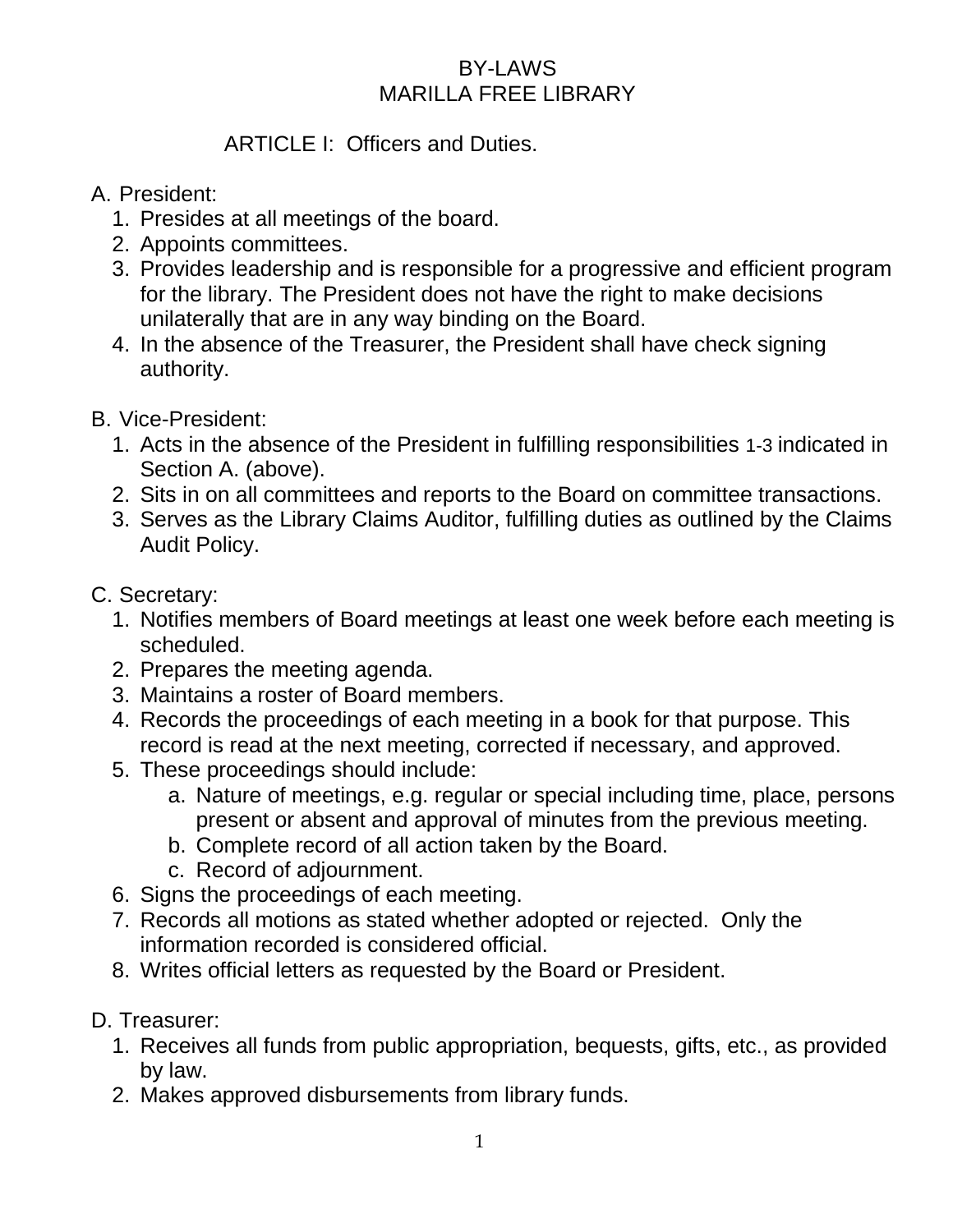- 3. Keeps accurate records of all money received and disbursed ready for examination, since all public funds are subject to audit at any time.
- 4. Makes a report at each Board meeting and other reports as required.

ARTICLE II: Board of Trustees.

The library shall be governed by a Board of Trustees. The Board shall consist of five (5) to nine (9) members, elected for terms of five (5) years each. During the annual meeting (see Article III item c) the Board officers shall be elected by the Board from their own number and committees shall be named by the President. Newly elected members will take office at the first meeting following the annual meeting.

# ARTICLE III: Meetings.

- A. There shall be a minimum of seven (7) Board meetings per year plus Special meetings required for budget preparation and approval.
- B. Special meetings of the Board may be called by the President of the Board. In the absence of the President, the Secretary, upon the written request of any two Board members, may call a special meeting, but only business stated in the call may be transacted.
- C. The annual meeting shall be held during the month of October in the library.
- D. In the absence of the Secretary, the Board shall choose a temporary secretary.
- E. Absence from three (3) consecutive meetings shall constitute automatic dismissal from the Board unless the Board defers this dismissal by majority vote. The President shall inform the absent Board Member in writing that he/she is no longer on the Board. If dismissal is deferred by Board action the President shall inform the absent Board Member in writing the conditions of this deferral.
- F. Each Trustee shall have one vote, irrespective of office held.
- G. A Trustee must be present at a meeting to have his/her vote counted.
- H. All actions of the Board shall be of the Board as a unit. No Board member shall act on behalf of the Board, on any matter, without prior approval of the Board. No Board member by virtue of his/her office shall exercise any administrative responsibility with respect to the library nor, as an individual, command the services of any library employee.

# ARTICLE IV: Quorum.

A simple majority of the existing Board shall constitute a quorum for the conducting of all business. If a quorum is not present at a regular meeting, the attending members may set a date for another meeting to be held within one week, and the presiding officer shall notify the absent members of this specially called meeting.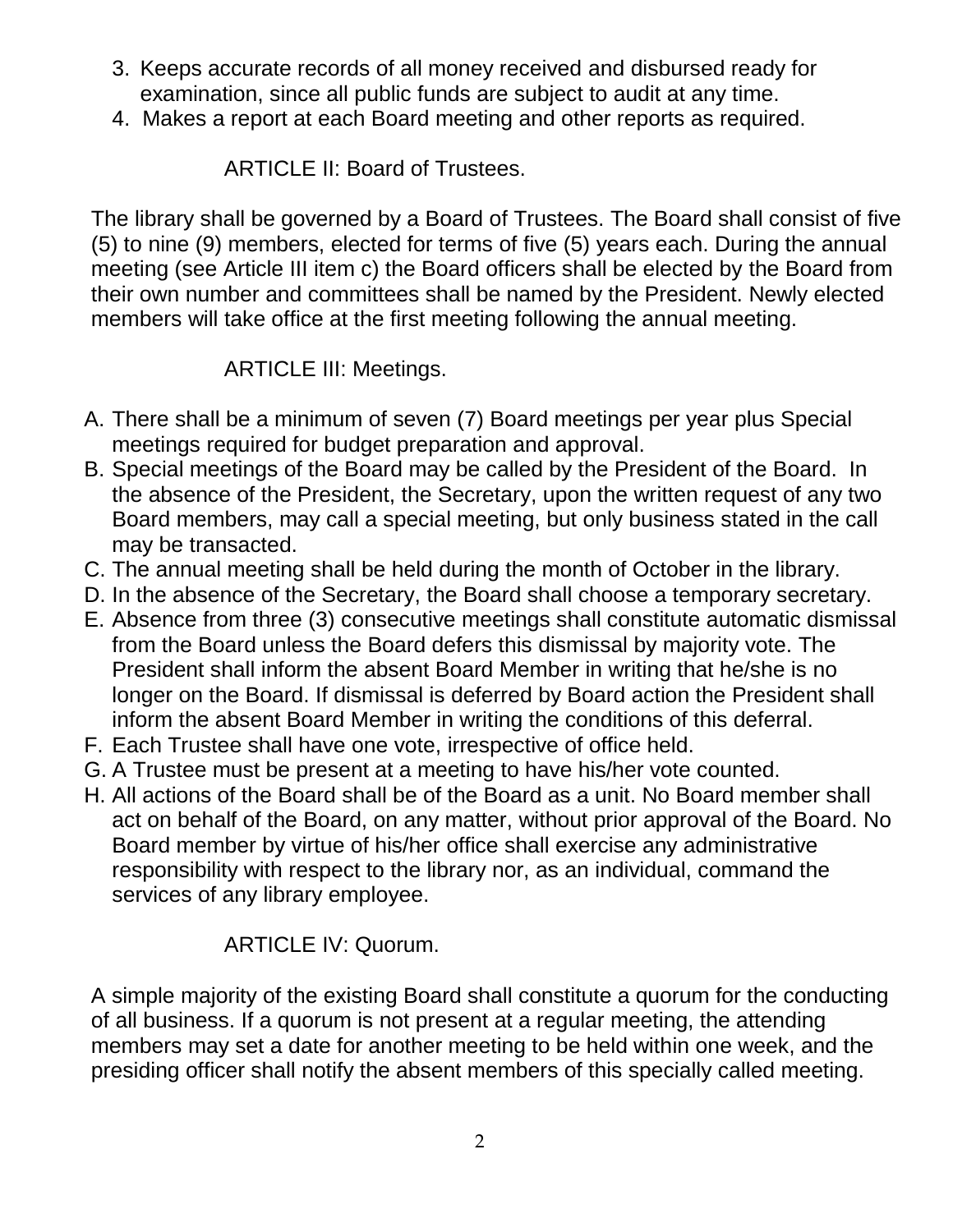ARTICLE V: Order of Business.

The order of business at regular meetings shall include but not be limited to the following items, which will be covered in the sequence shown unless circumstances make an altered order more efficient:

- 1. Call to order
- 2. Reading and approval of minutes
- 3. Public expression
- 4. Reading and approval of Treasurer's report
- 5. Report of the Librarian
- 6. Report of committees
- 7. Unfinished business
- 8. New business
- 9. Other business
- 10. Next Meeting
- 11. Adjournment

ARTICLE VI: Committees and their Duties.

All committees appointed by the President will abide by the purpose and time constraints discussed at the creation of the respective committees.

ARTICLE VII: Duties of the Librarian.

- A. Has general charge of the library under the direction of the President and of the Board.
- B. Certifies to bills incurred.
- C. Makes a report at each regular meeting of the Board, including the annual meeting.
- D. Is responsible to the Board for the care of the library property and for the proper discharge of the duties of all employees.

### ARTICLE VIII: Gifts.

All gifts to the library, of either moneys or securities, shall be deposited in such bank as may be designated by the Board and shall be handled through officers of the Board in the same manner as checks are drawn against appropriated funds of the Board in the regular course of business. In addition, all gifts of property, other than moneys or securities, shall be held or disposed of as directed by the Board.